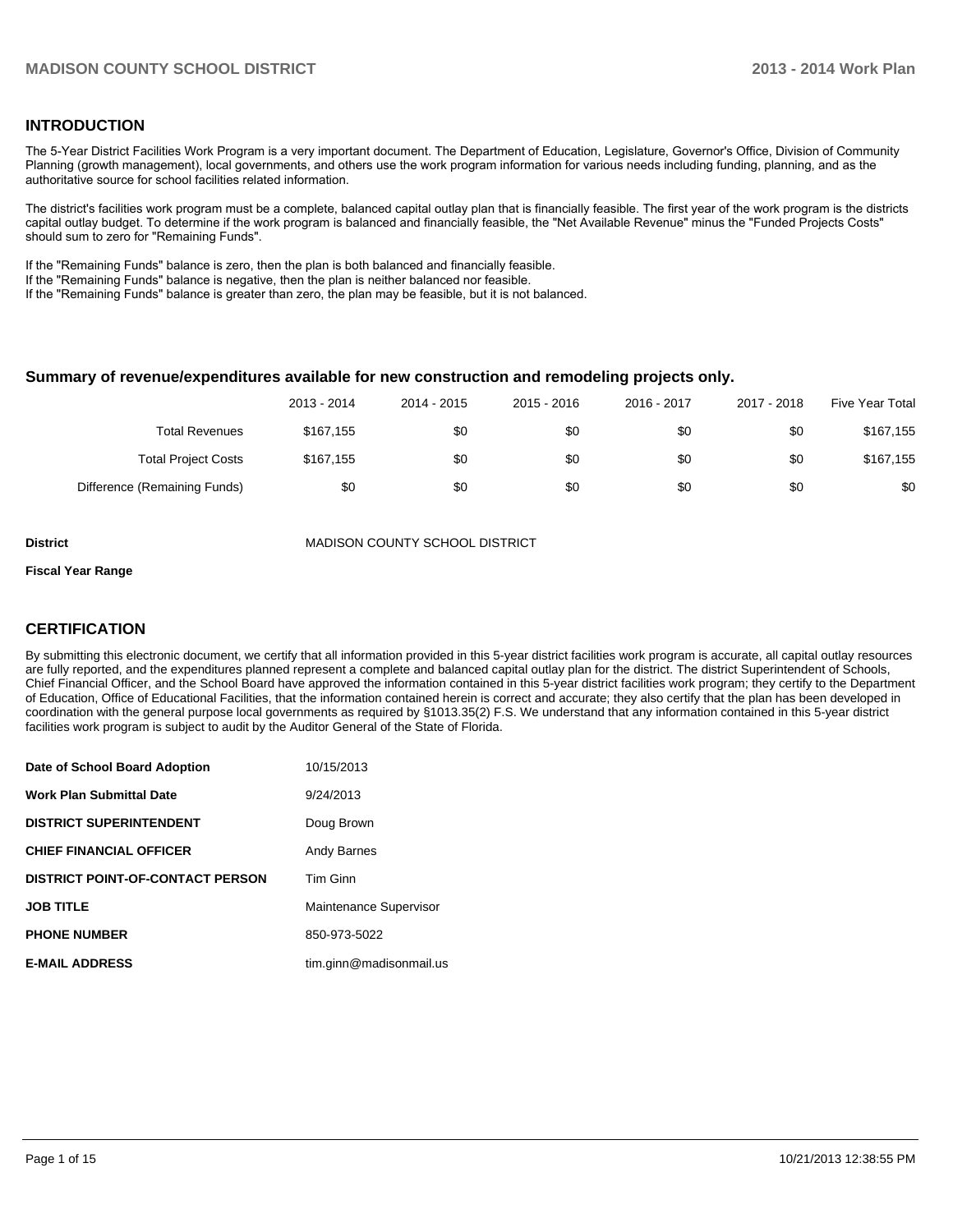## **Expenditures**

#### **Expenditure for Maintenance, Repair and Renovation from 1.50-Mills and PECO**

Annually, prior to the adoption of the district school budget, each school board must prepare a tentative district facilities work program that includes a schedule of major repair and renovation projects necessary to maintain the educational and ancillary facilities of the district.

|                                  | Item                                                                                                                                                                                                                   |           | 2014 - 2015<br>Projected | 2015 - 2016<br>Projected | 2016 - 2017<br>Projected | 2017 - 2018<br>Projected | <b>Total</b> |
|----------------------------------|------------------------------------------------------------------------------------------------------------------------------------------------------------------------------------------------------------------------|-----------|--------------------------|--------------------------|--------------------------|--------------------------|--------------|
| <b>HVAC</b>                      |                                                                                                                                                                                                                        | \$175,000 | \$50,000                 | \$50,000                 | \$50,000                 | \$50,000                 | \$375,000    |
| Locations:                       | B.E.A.R. Center of Madision County, COUNTY ADMINISTRATION COMPLEX, COUNTY ADMINISTRATION COMPLEX, GREENVILLE<br>ELEMENTARY, LEE ELEMENTARY, MADISON COUNTY CENTRAL, MADISON SENIOR HIGH, PINETTA ELEMENTARY            |           |                          |                          |                          |                          |              |
| Flooring                         |                                                                                                                                                                                                                        | \$45.862  | \$15,000                 | \$15,000                 | \$15,000                 | \$15,000                 | \$105,862    |
|                                  | Locations: B.E.A.R. Center of Madision County, COUNTY ADMINISTRATION COMPLEX, COUNTY ADMINISTRATION COMPLEX, GREENVILLE<br>ELEMENTARY, LEE ELEMENTARY, MADISON COUNTY CENTRAL, MADISON SENIOR HIGH, PINETTA ELEMENTARY |           |                          |                          |                          |                          |              |
| Roofing                          |                                                                                                                                                                                                                        | \$30,000  | \$25,000                 | \$25,000                 | \$25,000                 | \$25,000                 | \$130.000    |
|                                  | Locations: B.E.A.R. Center of Madision County, COUNTY ADMINISTRATION COMPLEX, COUNTY ADMINISTRATION COMPLEX, GREENVILLE<br>ELEMENTARY, LEE ELEMENTARY, MADISON COUNTY CENTRAL, MADISON SENIOR HIGH, PINETTA ELEMENTARY |           |                          |                          |                          |                          |              |
| Safety to Life                   |                                                                                                                                                                                                                        | \$50,000  | \$5,000                  | \$5.000                  | \$5.000                  | \$5.000                  | \$70.000     |
|                                  | Locations: B.E.A.R. Center of Madision County, COUNTY ADMINISTRATION COMPLEX, COUNTY ADMINISTRATION COMPLEX, GREENVILLE<br>ELEMENTARY, LEE ELEMENTARY, MADISON COUNTY CENTRAL, MADISON SENIOR HIGH, PINETTA ELEMENTARY |           |                          |                          |                          |                          |              |
| Fencing                          |                                                                                                                                                                                                                        | \$2,500   | \$1,500                  | \$1,500                  | \$1,500                  | \$1,500                  | \$8,500      |
|                                  | Locations: B.E.A.R. Center of Madision County, COUNTY ADMINISTRATION COMPLEX, COUNTY ADMINISTRATION COMPLEX, GREENVILLE<br>ELEMENTARY, LEE ELEMENTARY, MADISON COUNTY CENTRAL, MADISON SENIOR HIGH, PINETTA ELEMENTARY |           |                          |                          |                          |                          |              |
| Parking                          |                                                                                                                                                                                                                        | \$75,000  | \$500                    | \$500                    | \$500                    | \$500                    | \$77,000     |
|                                  | Locations: B.E.A.R. Center of Madision County. COUNTY ADMINISTRATION COMPLEX. COUNTY ADMINISTRATION COMPLEX. GREENVILLE<br>ELEMENTARY, LEE ELEMENTARY, MADISON COUNTY CENTRAL, MADISON SENIOR HIGH, PINETTA ELEMENTARY |           |                          |                          |                          |                          |              |
| Electrical                       |                                                                                                                                                                                                                        | \$15,000  | \$5.076                  | \$5,076                  | \$5,076                  | \$5,076                  | \$35,304     |
|                                  | Locations: B.E.A.R. Center of Madision County, COUNTY ADMINISTRATION COMPLEX, COUNTY ADMINISTRATION COMPLEX, GREENVILLE<br>ELEMENTARY, LEE ELEMENTARY, MADISON COUNTY CENTRAL, MADISON SENIOR HIGH, PINETTA ELEMENTARY |           |                          |                          |                          |                          |              |
| Fire Alarm                       |                                                                                                                                                                                                                        | \$12,000  | \$5,924                  | \$5,924                  | \$5,924                  | \$5,924                  | \$35,696     |
| Locations:                       | COUNTY ADMINISTRATION COMPLEX, COUNTY ADMINISTRATION COMPLEX, GREENVILLE ELEMENTARY, LEE ELEMENTARY,<br>MADISON COUNTY CENTRAL, MADISON SENIOR HIGH, PINETTA ELEMENTARY                                                |           |                          |                          |                          |                          |              |
| Telephone/Intercom System        |                                                                                                                                                                                                                        | \$3.500   | \$2,000                  | \$2.000                  | \$2.000                  | \$2.000                  | \$11,500     |
|                                  | Locations: COUNTY ADMINISTRATION COMPLEX, COUNTY ADMINISTRATION COMPLEX, GREENVILLE ELEMENTARY, LEE ELEMENTARY,<br>MADISON COUNTY CENTRAL, MADISON SENIOR HIGH, PINETTA ELEMENTARY                                     |           |                          |                          |                          |                          |              |
| <b>Closed Circuit Television</b> |                                                                                                                                                                                                                        | \$15,000  | \$5,000                  | \$5,000                  | \$5,000                  | \$5,000                  | \$35,000     |
|                                  | Locations: MADISON COUNTY CENTRAL, MADISON SENIOR HIGH                                                                                                                                                                 |           |                          |                          |                          |                          |              |
| Paint                            |                                                                                                                                                                                                                        | \$10,000  | \$10,000                 | \$10,000                 | \$10,000                 | \$10,000                 | \$50,000     |
| Locations:                       | GREENVILLE ELEMENTARY, LEE ELEMENTARY, MADISON COUNTY CENTRAL, MADISON SENIOR HIGH, PINETTA ELEMENTARY                                                                                                                 |           |                          |                          |                          |                          |              |
| Maintenance/Repair               |                                                                                                                                                                                                                        | \$300,000 | \$100.000                | \$100,000                | \$100,000                | \$100,000                | \$700,000    |
|                                  | Locations: B.E.A.R. Center of Madision County, GREENVILLE ELEMENTARY, LEE ELEMENTARY, MADISON COUNTY CENTRAL, MADISON SENIOR<br>HIGH, PINETTA ELEMENTARY                                                               |           |                          |                          |                          |                          |              |
|                                  | <b>Sub Total:</b>                                                                                                                                                                                                      | \$733,862 | \$225,000                | \$225,000                | \$225,000                | \$225,000                | \$1,633,862  |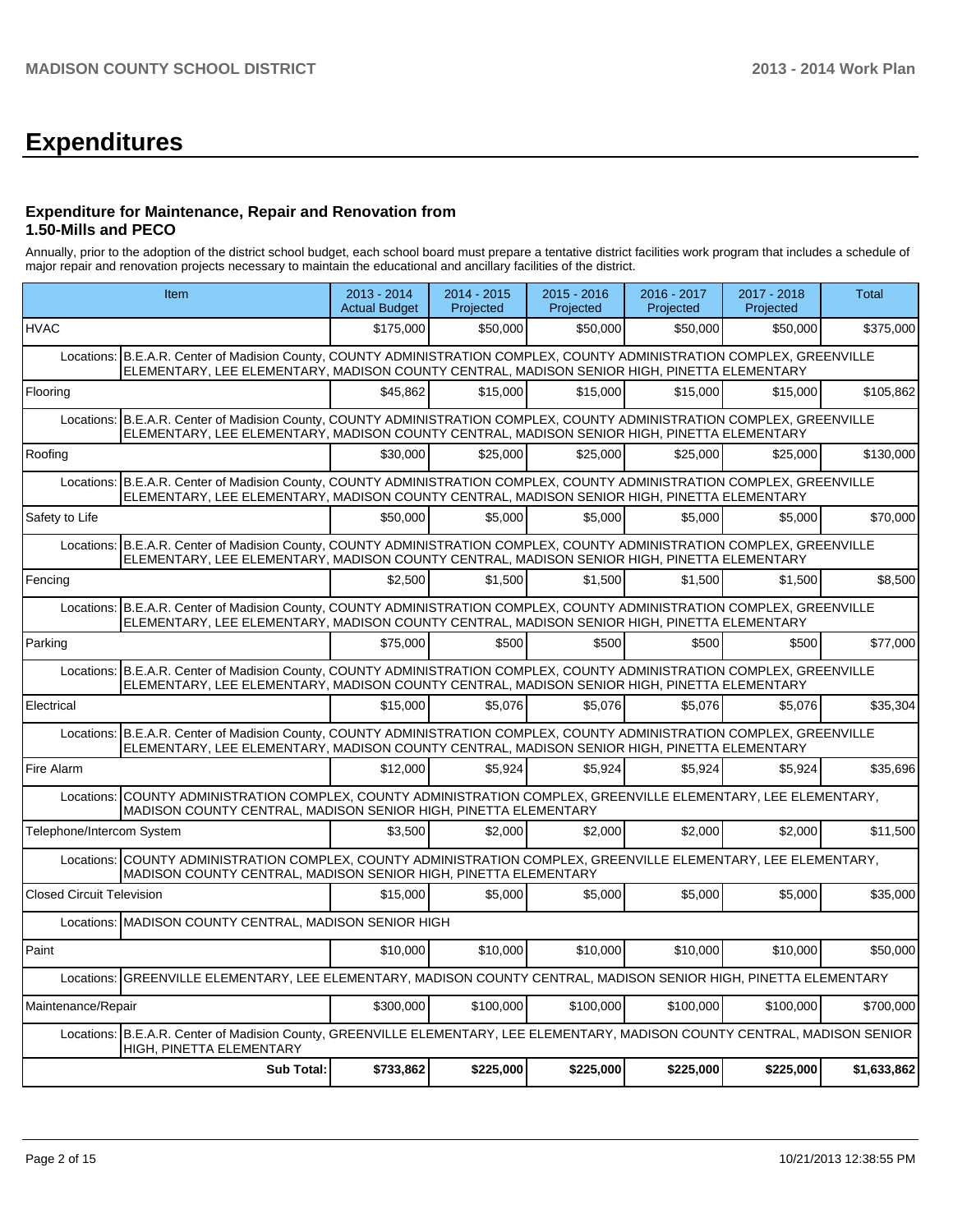| IPECO Maintenance Expenditures | ሶሳ<br>ΦU  | ሖ<br>JU.  | $000 - 00$<br>\$3.57ZI | 0.44<br>1.196<br>ι ש | \$26,837  | 1,605<br>\$41 |
|--------------------------------|-----------|-----------|------------------------|----------------------|-----------|---------------|
| <b>1.50 Mill Sub Total:</b>    | \$733,862 | \$225,000 | \$221<br>.428          | \$213,804            | \$198,163 | 1,592,257     |

No items have been specified.

| Total: | \$733,862 | \$225,000 | \$225,000 | \$225.000<br>DZ. | \$225,000 | oco I<br>$\sim$<br>. . |
|--------|-----------|-----------|-----------|------------------|-----------|------------------------|
|--------|-----------|-----------|-----------|------------------|-----------|------------------------|

#### **Local 1.50 Mill Expenditure For Maintenance, Repair and Renovation**

Anticipated expenditures expected from local funding sources over the years covered by the current work plan.

| Item                                                         | 2013 - 2014<br><b>Actual Budget</b> | 2014 - 2015<br>Projected | 2015 - 2016<br>Projected | 2016 - 2017<br>Projected | 2017 - 2018<br>Projected | <b>Total</b> |
|--------------------------------------------------------------|-------------------------------------|--------------------------|--------------------------|--------------------------|--------------------------|--------------|
| Remaining Maint and Repair from 1.5 Mills                    | \$733,862                           | \$225,000                | \$221,428                | \$213,804                | \$198,163                | \$1,592,257  |
| Maintenance/Repair Salaries                                  | \$120,000                           | \$0                      | \$0                      | \$0                      | \$0                      | \$120,000    |
| <b>School Bus Purchases</b>                                  | \$304,471                           | \$0                      | \$0                      | \$0                      | \$0                      | \$304,471    |
| <b>Other Vehicle Purchases</b>                               | \$0                                 | \$0                      | \$0                      | \$0                      | \$0                      | \$0          |
| Capital Outlay Equipment                                     | \$370,010                           | \$0                      | \$0                      | \$0                      | \$0                      | \$370,010    |
| Rent/Lease Payments                                          | \$0                                 | \$0                      | \$0                      | \$0                      | \$0                      | \$0          |
| <b>COP Debt Service</b>                                      | \$0                                 | \$0                      | \$0                      | \$0                      | \$0                      | \$0          |
| Rent/Lease Relocatables                                      | \$0                                 | \$0                      | \$0                      | \$0                      | \$0                      | \$0          |
| <b>Environmental Problems</b>                                | \$0                                 | \$0                      | \$0                      | \$0                      | \$0                      | \$0          |
| s.1011.14 Debt Service                                       | \$0                                 | \$0                      | \$0                      | \$0                      | \$0                      | \$0          |
| Special Facilities Construction Account                      | \$0                                 | \$810,926                | \$852,737                | \$906,975                | \$979,247                | \$3,549,885  |
| Premiums for Property Casualty Insurance - 1011.71<br>(4a,b) | \$150,000                           | \$0                      | \$0                      | \$0                      | \$0                      | \$150,000    |
| Qualified School Construction Bonds (QSCB)                   | \$0                                 | \$0                      | \$0                      | \$0                      | \$0                      | \$0          |
| Qualified Zone Academy Bonds (QZAB)                          | \$0                                 | \$0                      | \$0                      | \$0                      | \$0                      | \$0          |
| <b>Local Expenditure Totals:</b>                             | \$1,678,343                         | \$1,035,926              | \$1,074,165              | \$1,120,779              | \$1,177,410              | \$6,086,623  |

### **Revenue**

#### **1.50 Mill Revenue Source**

Schedule of Estimated Capital Outlay Revenue from each currently approved source which is estimated to be available for expenditures on the projects included in the tentative district facilities work program. All amounts are NET after considering carryover balances, interest earned, new COP's, 1011.14 and 1011.15 loans, etc. Districts cannot use 1.5-Mill funds for salaries except for those explicitly associated with maintenance/repair projects. (1011.71 (5), F.S.)

| Item                                           | Fund | $2013 - 2014$<br><b>Actual Value</b> | $2014 - 2015$<br>Projected | $2015 - 2016$<br>Projected | 2016 - 2017<br>Projected | $2017 - 2018$<br>Projected | <b>Total</b>    |
|------------------------------------------------|------|--------------------------------------|----------------------------|----------------------------|--------------------------|----------------------------|-----------------|
| (1) Non-exempt property<br>lassessed valuation |      | \$678,680,501                        | \$701.200.324              | \$727,754,643              | \$760.125.895            | \$799.452.955              | \$3,667,214,318 |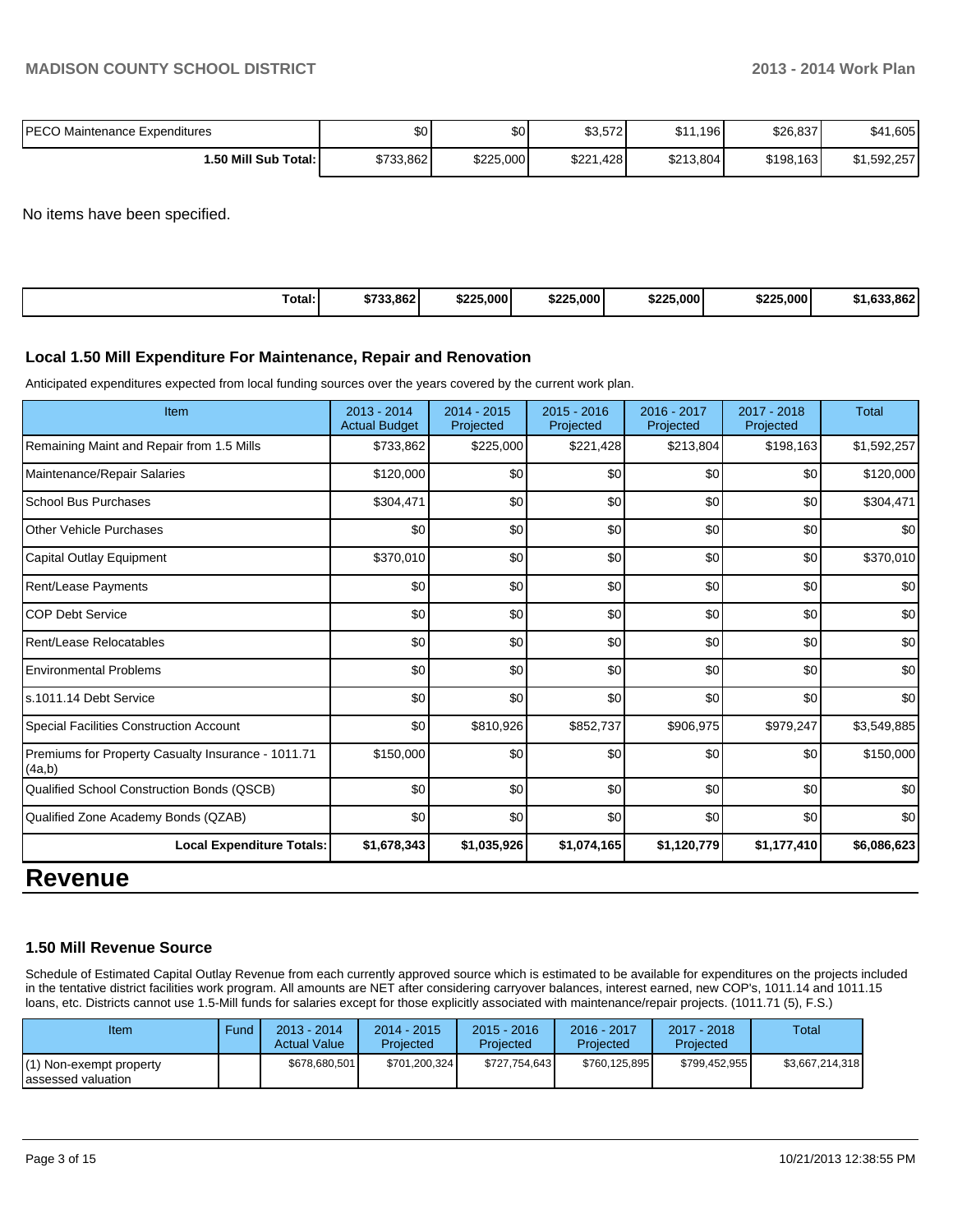| (2) The Millege projected for<br>discretionary capital outlay per<br>s.1011.71    |     | 1.50        | .50         | 1.501       | 1.50        | 1.50 l      |             |
|-----------------------------------------------------------------------------------|-----|-------------|-------------|-------------|-------------|-------------|-------------|
| (3) Full value of the 1.50-Mill<br>discretionary capital outlay per<br>ls.1011.71 |     | \$1,140,183 | \$1.178.017 | \$1,222,628 | \$1.277.012 | \$1,343,081 | \$6,160,921 |
| (4) Value of the portion of the 1.50<br>-Mill ACTUALLY levied                     | 370 | \$977,300   | \$1,009,728 | \$1,047,967 | \$1,094,581 | \$1,151,212 | \$5,280,788 |
| $(5)$ Difference of lines (3) and (4)                                             |     | \$162,883   | \$168,289   | \$174.661   | \$182,431   | \$191,869   | \$880,133   |

#### **PECO Revenue Source**

The figure in the row designated "PECO Maintenance" will be subtracted from funds available for new construction because PECO maintenance dollars cannot be used for new construction.

| <b>Item</b>                   | Fund | $2013 - 2014$<br><b>Actual Budget</b> | $2014 - 2015$<br>Projected | $2015 - 2016$<br>Projected | 2016 - 2017<br>Projected | 2017 - 2018<br>Projected | Total            |
|-------------------------------|------|---------------------------------------|----------------------------|----------------------------|--------------------------|--------------------------|------------------|
| <b>PECO New Construction</b>  | 340  | \$0 <sub>l</sub>                      | \$0                        | \$0                        | \$0                      | \$0                      | \$0 <sub>1</sub> |
| PECO Maintenance Expenditures |      | \$0                                   | \$0                        | \$3.572                    | \$11.196                 | \$26,837                 | \$41,605         |
|                               |      | \$0 I                                 | \$0                        | \$3.572                    | \$11,196                 | \$26,837                 | \$41,605         |

#### **CO & DS Revenue Source**

Revenue from Capital Outlay and Debt Service funds.

| Item                                               | Fund | 2013 - 2014<br><b>Actual Budget</b> | $2014 - 2015$<br>Projected | $2015 - 2016$<br>Projected | 2016 - 2017<br>Projected | $2017 - 2018$<br>Projected | Total     |
|----------------------------------------------------|------|-------------------------------------|----------------------------|----------------------------|--------------------------|----------------------------|-----------|
| ICO & DS Cash Flow-through<br><b>I</b> Distributed | 360  | \$25.258                            | \$25.258                   | \$25.258                   | \$25.258                 | \$25.258                   | \$126,290 |
| ICO & DS Interest on<br>Undistributed CO           | 360  | \$940                               | \$940                      | \$940                      | \$940                    | \$940                      | \$4,700   |
|                                                    |      | \$26,198                            | \$26,198                   | \$26,198                   | \$26,198                 | \$26,198                   | \$130,990 |

#### **Fair Share Revenue Source**

Nothing reported for this section. All legally binding commitments for proportionate fair-share mitigation for impacts on public school facilities must be included in the 5-year district work program.

#### **Sales Surtax Referendum**

Specific information about any referendum for a 1-cent or ½-cent surtax referendum during the previous year.

**Did the school district hold a surtax referendum during the past fiscal year 2012 - 2013?**

No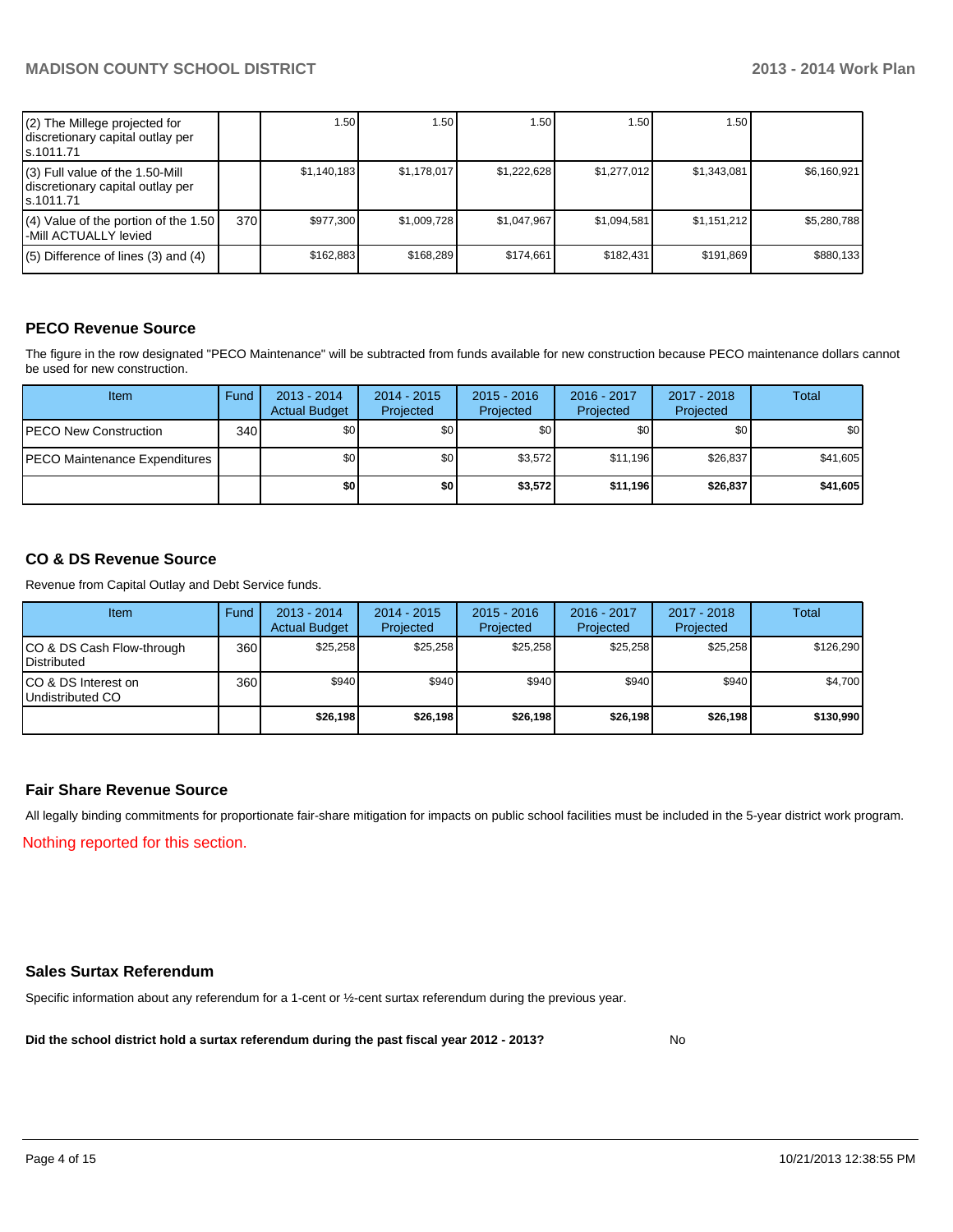#### **Additional Revenue Source**

Any additional revenue sources

| Item                                                                                                               | 2013 - 2014<br><b>Actual Value</b> | 2014 - 2015<br>Projected | $2015 - 2016$<br>Projected | 2016 - 2017<br>Projected | 2017 - 2018<br>Projected | <b>Total</b> |
|--------------------------------------------------------------------------------------------------------------------|------------------------------------|--------------------------|----------------------------|--------------------------|--------------------------|--------------|
| Proceeds from a s.1011.14/15 F.S. Loans                                                                            | \$0                                | \$0                      | \$0                        | \$0                      | \$0                      | \$0          |
| District Bonds - Voted local bond<br>referendum proceeds per s.9, Art VII<br><b>State Constitution</b>             | \$0                                | \$0                      | \$0                        | \$0                      | \$0                      | \$0          |
| Proceeds from Special Act Bonds                                                                                    | \$0                                | \$0                      | \$0                        | \$0                      | \$0                      | \$0          |
| Estimated Revenue from CO & DS Bond<br>Sale                                                                        | \$0                                | \$0                      | \$0                        | \$0                      | \$0                      | \$0          |
| Proceeds from Voted Capital<br>Improvements millage                                                                | \$0                                | \$0                      | \$0                        | \$0                      | \$0                      | \$0          |
| Other Revenue for Other Capital Projects                                                                           | \$0                                | \$0                      | \$0                        | \$0                      | \$0                      | \$0          |
| Proceeds from 1/2 cent sales surtax<br>authorized by school board                                                  | \$0                                | \$0                      | \$0                        | \$0                      | \$0                      | \$0          |
| Proceeds from local governmental<br>infrastructure sales surtax                                                    | \$0                                | \$0                      | \$0                        | \$0                      | \$0                      | \$0          |
| Proceeds from Certificates of<br>Participation (COP's) Sale                                                        | \$0                                | \$0                      | \$0                        | \$0                      | \$0                      | \$0          |
| Classrooms First Bond proceeds amount<br>authorized in FY 1997-98                                                  | \$0                                | \$0                      | \$0                        | \$0                      | \$0                      | \$0          |
| <b>Classrooms for Kids</b>                                                                                         | \$0                                | \$0                      | \$0                        | \$0                      | \$0                      | \$0          |
| <b>District Equity Recognition</b>                                                                                 | \$0                                | \$0                      | \$0                        | \$0                      | \$0                      | \$0          |
| <b>Federal Grants</b>                                                                                              | \$0                                | \$0                      | \$0                        | \$0                      | \$0                      | \$0          |
| Proportionate share mitigation (actual<br>cash revenue only, not in kind donations)                                | \$0                                | \$0                      | \$0                        | \$0                      | \$0                      | \$0          |
| Impact fees received                                                                                               | \$0                                | \$0                      | \$0                        | \$0                      | \$0                      | \$0          |
| Private donations                                                                                                  | \$0                                | \$0                      | \$0                        | \$0                      | \$0                      | \$0          |
| Grants from local governments or not-for-<br>profit organizations                                                  | \$0                                | \$0                      | \$0                        | \$0                      | \$0                      | \$0          |
| Interest, Including Profit On Investment                                                                           | \$1,000                            | \$0                      | \$0                        | \$0                      | \$0                      | \$1,000      |
| Revenue from Bonds pledging proceeds<br>from 1 cent or 1/2 cent Sales Surtax                                       | \$0                                | \$0                      | \$0                        | \$0                      | \$0                      | \$0          |
| <b>Total Fund Balance Carried Forward</b>                                                                          | \$841,000                          | \$0                      | \$0                        | \$0                      | \$0                      | \$841,000    |
| General Capital Outlay Obligated Fund<br>Balance Carried Forward From Total<br><b>Fund Balance Carried Forward</b> | \$0                                | \$0                      | \$0                        | \$0                      | \$0                      | \$0          |
| Special Facilities Construction Account                                                                            | \$0                                | \$0                      | \$0                        | \$0                      | \$0                      | \$0          |
| One Cent - 1/2 Cent Sales Surtax Debt<br>Service From Total Fund Balance Carried<br>Forward                        | \$0                                | \$0                      | \$0                        | \$0                      | \$0                      | \$0          |
| Capital Outlay Projects Funds Balance<br>Carried Forward From Total Fund<br><b>Balance Carried Forward</b>         | \$0                                | \$0                      | \$0                        | \$0                      | \$0                      | \$0          |
| <b>Subtotal</b>                                                                                                    | \$842,000                          | \$0                      | \$0                        | \$0                      | \$0                      | \$842,000    |

## **Total Revenue Summary**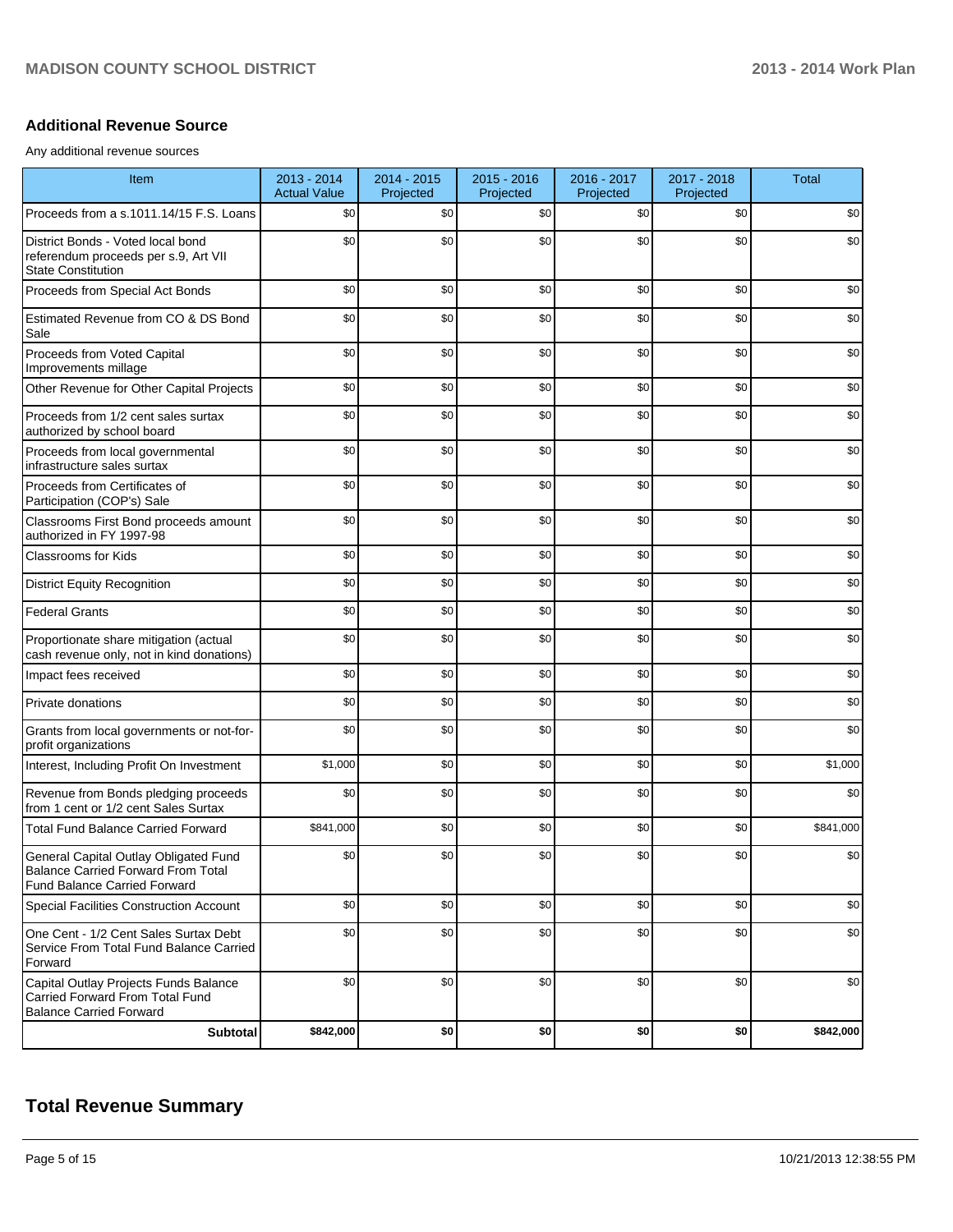| <b>Item Name</b>                                           | $2013 - 2014$<br><b>Budget</b> | 2014 - 2015<br>Projected | $2015 - 2016$<br><b>Projected</b> | 2016 - 2017<br>Projected | 2017 - 2018<br>Projected | <b>Five Year Total</b> |
|------------------------------------------------------------|--------------------------------|--------------------------|-----------------------------------|--------------------------|--------------------------|------------------------|
| Local 1.5 Mill Discretionary Capital Outlay<br>Revenue     | \$977.300                      | \$1,009,728              | \$1,047,967                       | \$1,094,581              | \$1,151,212              | \$5,280,788            |
| PECO and 1.5 Mill Maint and Other 1.5<br>Mill Expenditures | (\$1,678,343)                  | (\$1,035,926)            | (\$1,074,165)                     | (\$1,120,779)            | (\$1,177,410)            | (\$6,086,623)          |
| PECO Maintenance Revenue                                   | \$0                            | \$0                      | \$3,572                           | \$11.196                 | \$26,837                 | \$41,605               |
| Available 1.50 Mill for New<br><b>Construction</b>         | (\$701,043)                    | ( \$26, 198)             | ( \$26, 198)                      | ( \$26, 198]             | ( \$26, 198]             | (\$805, 835)           |

| Item Name                             | 2013 - 2014<br><b>Budget</b> | $2014 - 2015$<br>Projected | $2015 - 2016$<br>Projected | $2016 - 2017$<br>Projected | 2017 - 2018<br>Projected | <b>Five Year Total</b> |
|---------------------------------------|------------------------------|----------------------------|----------------------------|----------------------------|--------------------------|------------------------|
| ICO & DS Revenue                      | \$26,198                     | \$26,198                   | \$26,198                   | \$26,198                   | \$26,198                 | \$130,990              |
| <b>IPECO New Construction Revenue</b> | \$0                          | \$0                        | \$0                        | \$0                        | \$0                      | \$0                    |
| <b>IOther/Additional Revenue</b>      | \$842,000                    | \$0                        | \$0                        | \$0 <sub>1</sub>           | \$0 <sub>1</sub>         | \$842,000              |
| <b>Total Additional Revenuel</b>      | \$868,198                    | \$26,198                   | \$26,198                   | \$26,198                   | \$26,198                 | \$972,990              |
| <b>Total Available Revenue</b>        | \$167,155                    | \$0                        | \$0                        | \$0                        | \$0                      | \$167,155              |

## **Project Schedules**

#### **Capacity Project Schedules**

A schedule of capital outlay projects necessary to ensure the availability of satisfactory classrooms for the projected student enrollment in K-12 programs.

| <b>Project Description</b> | Location                             |                          | 2013 - 2014 | 2014 - 2015 | $2015 - 2016$ | 2016 - 2017 | 2017 - 2018  | Total         | Funded |
|----------------------------|--------------------------------------|--------------------------|-------------|-------------|---------------|-------------|--------------|---------------|--------|
| New MCHS Weight<br>room    | <b>MADISON SENIOR</b><br><b>HIGH</b> | <b>Planned</b><br>Cost:  | \$100,000   | \$0]        | \$0           | \$0         | \$0          | \$100,000 Yes |        |
|                            | <b>Student Stations:</b>             |                          | 25          |             |               |             |              | 25            |        |
|                            | <b>Total Classrooms:</b>             |                          |             |             |               |             |              |               |        |
|                            |                                      | Gross Sq Ft:             | 3,600       |             |               |             | U            | 3,600         |        |
|                            |                                      |                          |             |             |               |             |              |               |        |
|                            |                                      | <b>Planned Cost:</b>     | \$100,000   | \$0         | \$0           | \$0         | \$0          | \$100,000     |        |
|                            |                                      | <b>Student Stations:</b> | 25          | ΩI          | n             | n           | O            | 25            |        |
|                            |                                      | <b>Total Classrooms:</b> |             |             |               | n           | $\mathbf{0}$ |               |        |
|                            |                                      | Gross Sq Ft:             | 3,600       |             |               | U           | 0            | 3,600         |        |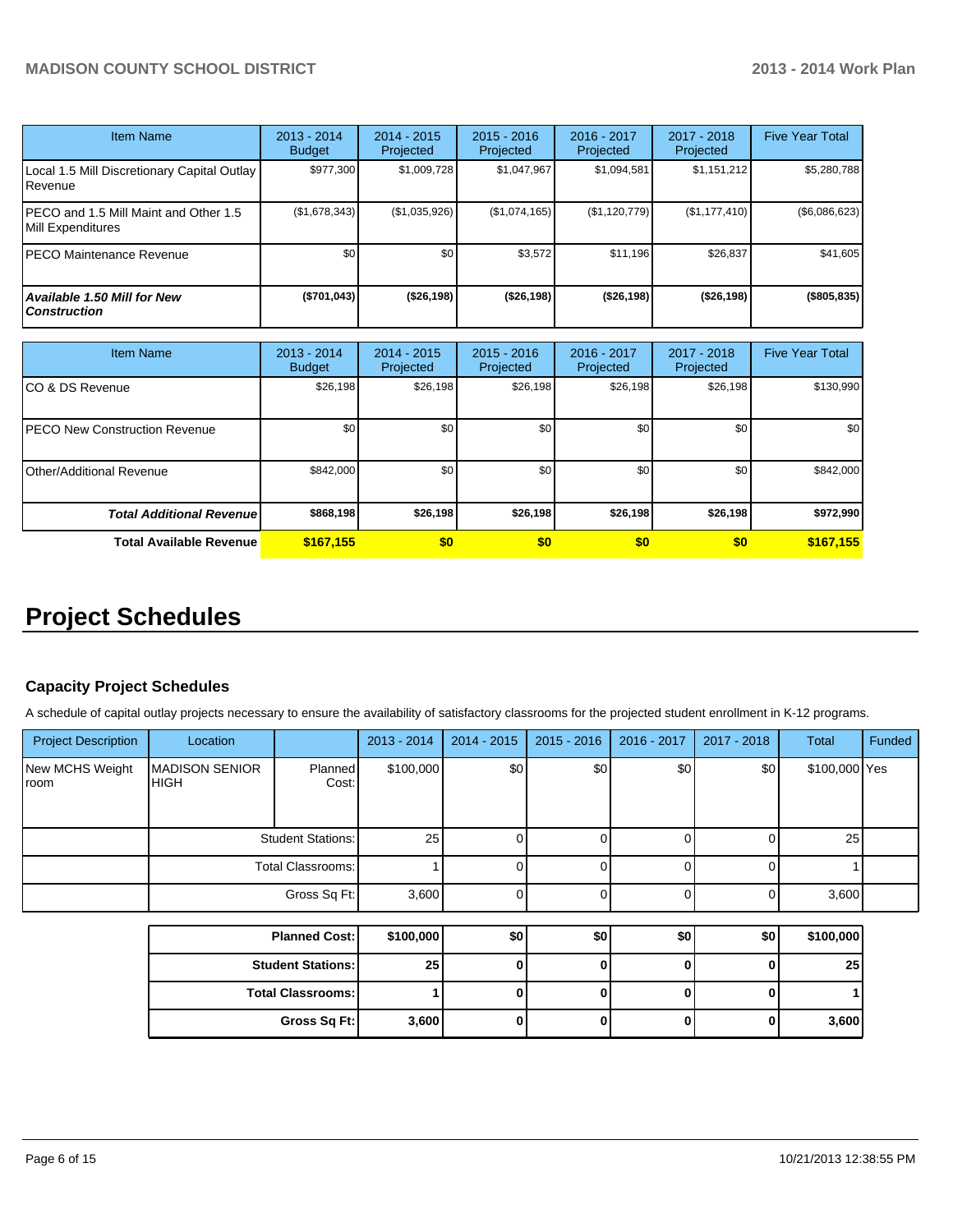#### **Other Project Schedules**

Major renovations, remodeling, and additions of capital outlay projects that do not add capacity to schools.

Nothing reported for this section.

#### **Additional Project Schedules**

Any projects that are not identified in the last approved educational plant survey.

| <b>Project Description</b>      | Location                            | <b>Num</b> | $2013 - 2014$<br>Classroom   Actual Budget | 2014 - 2015<br>Projected | $2015 - 2016$<br>Projected | 2016 - 2017<br>Projected | 2017 - 2018<br>Projected | Total        | Funded |
|---------------------------------|-------------------------------------|------------|--------------------------------------------|--------------------------|----------------------------|--------------------------|--------------------------|--------------|--------|
| replacement portable<br>lfor PK | <b>PINETTA</b><br><b>ELEMENTARY</b> |            | \$67.155                                   | \$0                      | \$0                        | \$0 I                    | \$0                      | \$67,155 Yes |        |
|                                 |                                     |            | \$67,155                                   | \$0                      | \$0                        | \$0                      | \$0                      | \$67,155     |        |

#### **Non Funded Growth Management Project Schedules**

Schedule indicating which projects, due to planned development, that CANNOT be funded from current revenues projected over the next five years.

Nothing reported for this section.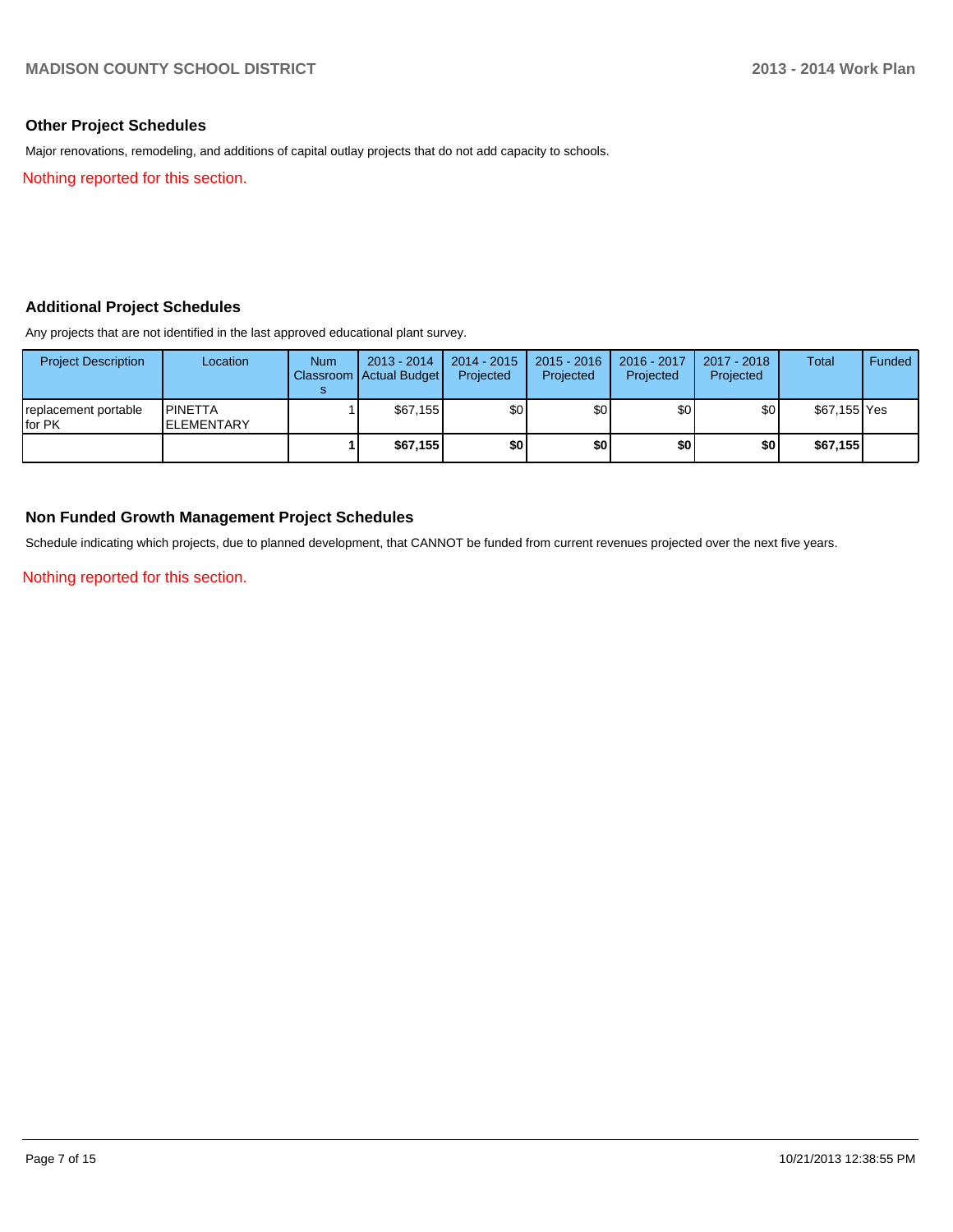## **Tracking**

#### **Capacity Tracking**

| Location                                     | $2013 -$<br>2014 Satis.<br>Stu. Sta. | Actual<br>$2013 -$<br><b>2014 FISH</b><br>Capacity | Actual<br>$2012 -$<br>2013<br><b>COFTE</b> | # Class<br><b>Rooms</b> | Actual<br>Average<br>$2013 -$<br>2014 Class<br><b>Size</b> | Actual<br>$2013 -$<br>2014<br><b>Utilization</b> | <b>New</b><br>Stu.<br>Capacity | <b>New</b><br>Rooms to<br>be<br>Added/Re<br>moved | Projected<br>$2017 -$<br>2018<br><b>COFTE</b> | Projected<br>$2017 -$<br>2018<br><b>Utilization</b> | Projected<br>$2017 -$<br>2018 Class<br><b>Size</b> |
|----------------------------------------------|--------------------------------------|----------------------------------------------------|--------------------------------------------|-------------------------|------------------------------------------------------------|--------------------------------------------------|--------------------------------|---------------------------------------------------|-----------------------------------------------|-----------------------------------------------------|----------------------------------------------------|
| <b>MADISON SENIOR HIGH</b>                   | 888                                  | 710                                                | 654                                        | 43                      | 15 <sup>1</sup>                                            | 92.00 %                                          |                                |                                                   | 554                                           | 78.00 %                                             | 13                                                 |
| IGREENVILLE<br><b>ELEMENTARY</b>             | 268                                  | 268                                                | 136                                        | 14                      | 10 <sup>1</sup>                                            | 51.00 %                                          |                                |                                                   | 142                                           | 53.00 %                                             | 10 <sup>1</sup>                                    |
| <b>PINETTA ELEMENTARY</b>                    | 206                                  | 206                                                | 192                                        | 11                      | 17                                                         | 93.00 %                                          |                                |                                                   | 205                                           | 100.00%                                             | 19                                                 |
| IMADISON COUNTY<br><b>CENTRAL</b>            | 1,765                                | 1,588                                              | 1,167                                      | 81                      | 14 <sub>l</sub>                                            | 73.00 %                                          | $\Omega$                       |                                                   | 1,095                                         | 69.00 %                                             | 14                                                 |
| LEE ELEMENTARY                               | 241                                  | 241                                                | 241                                        | 14 <sub>1</sub>         | 17                                                         | 100.00 %                                         |                                |                                                   | 245                                           | 102.00%                                             | 18                                                 |
| B.E.A.R. Center of<br><b>Madision County</b> | 101                                  | 101                                                | 29                                         | 5                       | 6I                                                         | 28.00 %                                          | $\Omega$                       | 0                                                 | 45                                            | 45.00 %                                             | 9                                                  |
|                                              | 3,469                                | 3,114                                              | 2,417                                      | 168                     | 14                                                         | 77.61 %                                          | $\Omega$                       | 0                                                 | 2,286                                         | 73.41 %                                             | 14                                                 |

The COFTE Projected Total (2,286) for 2017 - 2018 must match the Official Forecasted COFTE Total (2,286 ) for 2017 - 2018 before this section can be completed. In the event that the COFTE Projected Total does not match the Official forecasted COFTE, then the Balanced Projected COFTE Table should be used to balance COFTE.

| Projected COFTE for 2017 - 2018 |       |  |  |  |  |  |
|---------------------------------|-------|--|--|--|--|--|
| Elementary (PK-3)               | 819   |  |  |  |  |  |
| Middle (4-8)                    | 913   |  |  |  |  |  |
| High (9-12)                     | 554   |  |  |  |  |  |
|                                 | 2,286 |  |  |  |  |  |

| <b>Grade Level Type</b> | <b>Balanced Projected</b><br>COFTE for 2017 - 2018 |
|-------------------------|----------------------------------------------------|
| Elementary (PK-3)       |                                                    |
| Middle (4-8)            |                                                    |
| High (9-12)             |                                                    |
|                         | 2,286                                              |

#### **Relocatable Replacement**

Number of relocatable classrooms clearly identified and scheduled for replacement in the school board adopted financially feasible 5-year district work program.

| Location                                 | 2013 - 2014   2014 - 2015   2015 - 2016   2016 - 2017   2017 - 2018   Year 5 Total |  |  |
|------------------------------------------|------------------------------------------------------------------------------------|--|--|
| IPINETTA ELEMENTARY                      |                                                                                    |  |  |
| <b>Total Relocatable Replacements: I</b> |                                                                                    |  |  |

#### **Charter Schools Tracking**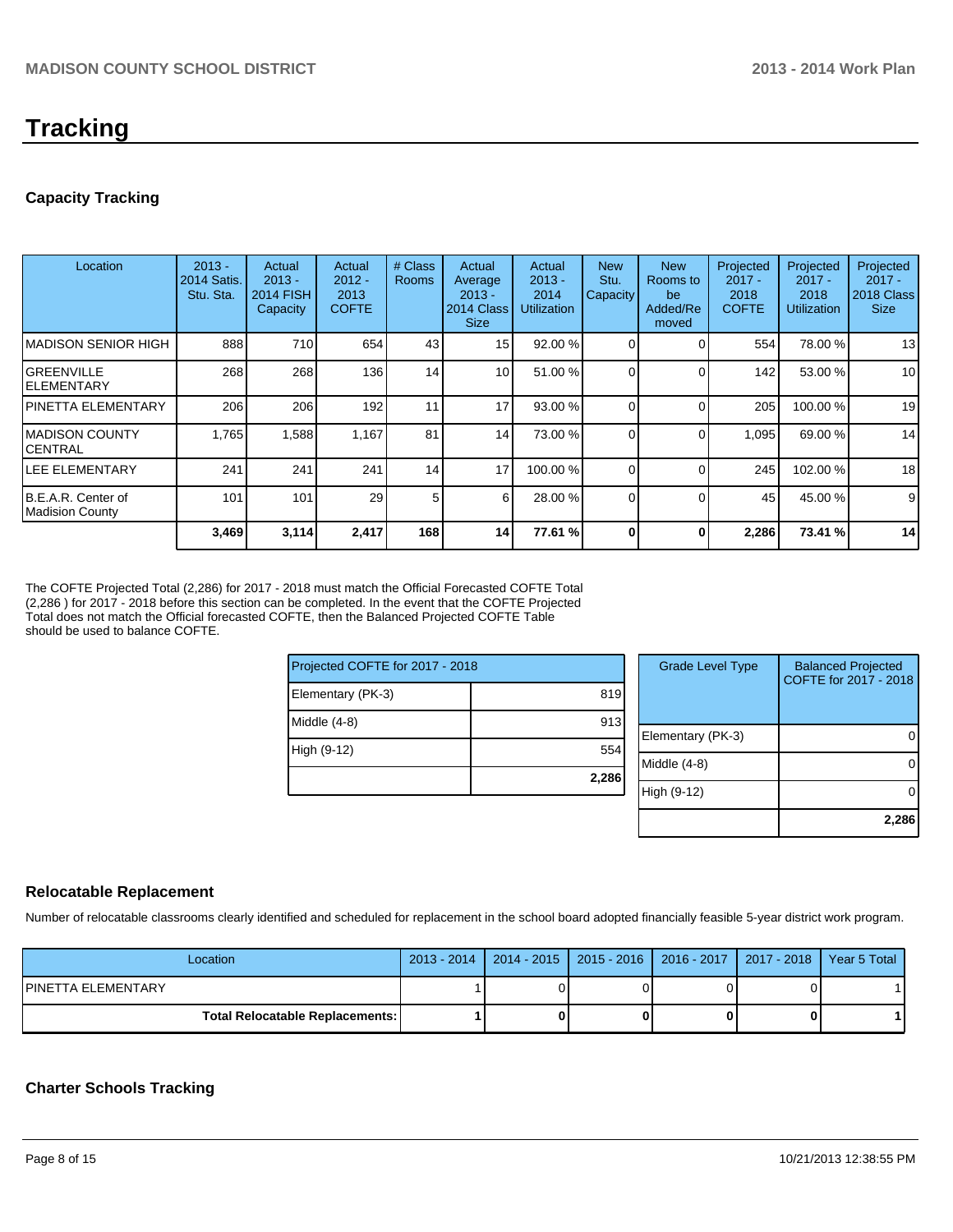#### **MADISON COUNTY SCHOOL DISTRICT 2013 - 2014 Work Plan**

Information regarding the use of charter schools.

| Location-Type             | # Relocatable<br>units or<br>permanent<br>classrooms | Owner              | Year Started or I<br>Scheduled | Student<br><b>Stations</b> | <b>Students</b><br>Enrolled | Years in<br>Contract | <b>Total Charter</b><br><b>Students</b><br>projected for<br>2017 - 2018 |
|---------------------------|------------------------------------------------------|--------------------|--------------------------------|----------------------------|-----------------------------|----------------------|-------------------------------------------------------------------------|
| James Madison Preparatory |                                                      | 4 <b>I</b> PRIVATE | 2013                           | 50                         | 42                          | 5                    | 200                                                                     |
|                           |                                                      |                    |                                | 50                         | 42                          |                      | 200                                                                     |

#### **Special Purpose Classrooms Tracking**

The number of classrooms that will be used for certain special purposes in the current year, by facility and type of classroom, that the district will, 1), not use for educational purposes, and 2), the co-teaching classrooms that are not open plan classrooms and will be used for educational purposes.

| School                                 | <b>School Type</b> | $\parallel$ # of Elementary $\parallel$ # of Middle 4-8 $\parallel$<br><b>K-3 Classrooms L</b> | <b>Classrooms</b> | $\#$ of High 9-12<br><b>Classrooms</b> | # of $ESE$<br>Classrooms | # of Combo<br><b>Classrooms</b> | Total<br><b>Classrooms</b> |
|----------------------------------------|--------------------|------------------------------------------------------------------------------------------------|-------------------|----------------------------------------|--------------------------|---------------------------------|----------------------------|
| <b>Total Educational Classrooms: I</b> |                    |                                                                                                |                   |                                        |                          |                                 | 01                         |
|                                        |                    |                                                                                                |                   |                                        |                          |                                 |                            |
| School                                 | School Type        | $\parallel$ # of Elementary $\parallel$ # of Middle 4-8 $\parallel$ # of High 9-12             |                   |                                        | # of $ESE$               | # of Combo                      | <b>Total</b>               |

| School                               | School Type | # of Elementary  # of Middle 4-8  # of High 9-12<br><b>K-3 Classrooms</b> | <b>Classrooms</b> | <b>Classrooms</b> | # of $ESE$<br>Classrooms | # of Combo<br><b>Classrooms</b> | Total<br><b>Classrooms</b> |
|--------------------------------------|-------------|---------------------------------------------------------------------------|-------------------|-------------------|--------------------------|---------------------------------|----------------------------|
| IPINETTA ELEMENTARY                  | Co-Teaching |                                                                           |                   |                   |                          |                                 |                            |
| <b>Total Co-Teaching Classrooms:</b> |             |                                                                           |                   |                   |                          |                                 |                            |

#### **Infrastructure Tracking**

**Necessary offsite infrastructure requirements resulting from expansions or new schools. This section should include infrastructure information related to capacity project schedules and other project schedules (Section 4).**

Additional Water capacity needed for Madison County High School renovation. Renovation will require sprinkler system that city water cannot accomodate with current service.

**Proposed location of planned facilities, whether those locations are consistent with the comprehensive plans of all affected local governments, and recommendations for infrastructure and other improvements to land adjacent to existing facilities. Provisions of 1013.33(12), (13) and (14) and 1013.36 must be addressed for new facilities planned within the 1st three years of the plan (Section 5).**

Not Specified

**Consistent with Comp Plan?** No

#### **Net New Classrooms**

The number of classrooms, by grade level and type of construction, that were added during the last fiscal year.

| List the net new classrooms added in the 2012 - 2013 fiscal year.                                                                                       |                               |                                   | Llist the net new classrooms to be added in the 2013 - 2014 fiscal<br>Ivear. |                        |                              |                        |  |          |
|---------------------------------------------------------------------------------------------------------------------------------------------------------|-------------------------------|-----------------------------------|------------------------------------------------------------------------------|------------------------|------------------------------|------------------------|--|----------|
| "Classrooms" is defined as capacity carrying classrooms that are added to increase<br>capacity to enable the district to meet the Class Size Amendment. |                               |                                   | Totals for fiscal year 2013 - 2014 should match totals in Section 15A.       |                        |                              |                        |  |          |
| Location                                                                                                                                                | $2012 - 2013 \#$<br>Permanent | $2012 - 2013$ #<br><b>Modular</b> | $2012 - 2013$ #<br>Relocatable                                               | $2012 - 2013$<br>Total | $2013 - 2014$ #<br>Permanent | $2013 - 2014$<br>Total |  |          |
| Elementary (PK-3)                                                                                                                                       |                               |                                   |                                                                              |                        |                              |                        |  | $\Omega$ |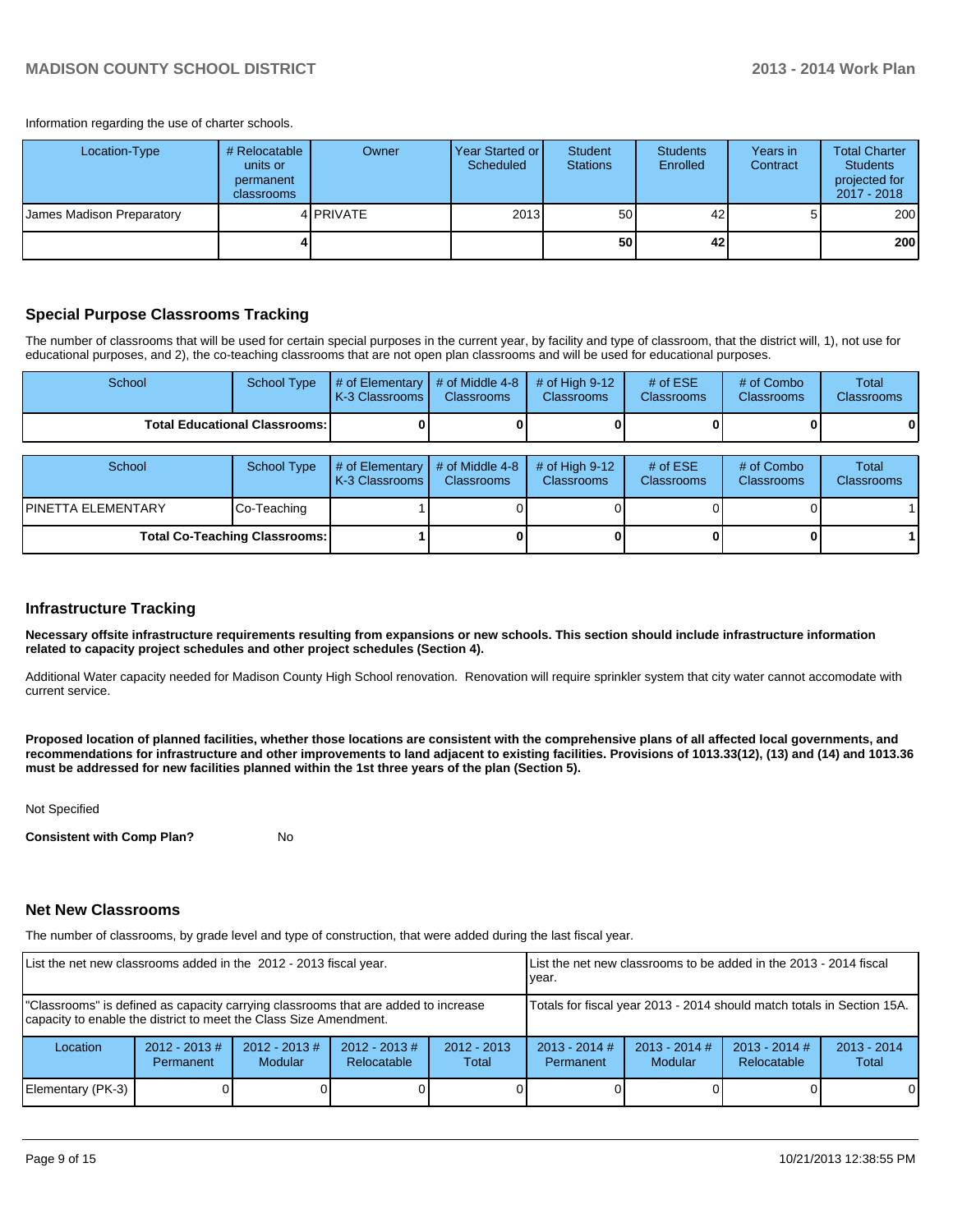| Middle (4-8) |  |  |  |  |
|--------------|--|--|--|--|
| High (9-12)  |  |  |  |  |
|              |  |  |  |  |

#### **Relocatable Student Stations**

Number of students that will be educated in relocatable units, by school, in the current year, and the projected number of students for each of the years in the workplan.

| <b>Site</b>                                       | $2013 - 2014$ | $2014 - 2015$ | $2015 - 2016$ | 2016 - 2017 | $2017 - 2018$ | 5 Year Average |
|---------------------------------------------------|---------------|---------------|---------------|-------------|---------------|----------------|
| MADISON SENIOR HIGH                               |               |               |               |             |               | $\overline{0}$ |
| IGREENVILLE ELEMENTARY                            |               |               |               |             |               | 0              |
| IPINETTA ELEMENTARY                               | 36            | 54            | 54            | 54          | 54            | 50             |
| IMADISON COUNTY CENTRAL                           |               |               |               |             |               | $\overline{0}$ |
| ILEE ELEMENTARY                                   |               |               |               |             |               | $\overline{0}$ |
| B.E.A.R. Center of Madision County                | 101           | 45            | 45            | 45          | 45            | 56             |
| Totals for MADISON COUNTY SCHOOL DISTRICT         |               |               |               |             |               |                |
| Total students in relocatables by year.           | 137           | 99            | 99            | 99          | 99            | 107            |
| Total number of COFTE students projected by year. | 2,386         | 2,361         | 2,314         | 2,301       | 2,286         | 2,330          |
| Percent in relocatables by year.                  | 6%            | 4 %           | 4 %           | 4 %         | 4 %           | 5 %            |

#### **Leased Facilities Tracking**

Exising leased facilities and plans for the acquisition of leased facilities, including the number of classrooms and student stations, as reported in the educational plant survey, that are planned in that location at the end of the five year workplan.

| Location                           | # of Leased<br>Classrooms 2013 -<br>2014 | <b>FISH Student</b><br><b>Stations</b> | Owner | # of Leased<br>Classrooms 2017 - I<br>2018 | <b>FISH Student</b><br><b>Stations</b> |
|------------------------------------|------------------------------------------|----------------------------------------|-------|--------------------------------------------|----------------------------------------|
| <b>MADISON SENIOR HIGH</b>         |                                          |                                        |       |                                            |                                        |
| <b>IGREENVILLE ELEMENTARY</b>      |                                          |                                        |       |                                            |                                        |
| <b>IPINETTA ELEMENTARY</b>         |                                          |                                        |       |                                            |                                        |
| <b>MADISON COUNTY CENTRAL</b>      |                                          |                                        |       |                                            |                                        |
| <b>ILEE ELEMENTARY</b>             |                                          |                                        |       |                                            |                                        |
| B.E.A.R. Center of Madision County |                                          |                                        |       |                                            |                                        |
|                                    |                                          |                                        |       |                                            |                                        |

#### **Failed Standard Relocatable Tracking**

Relocatable units currently reported by school, from FISH, and the number of relocatable units identified as 'Failed Standards'.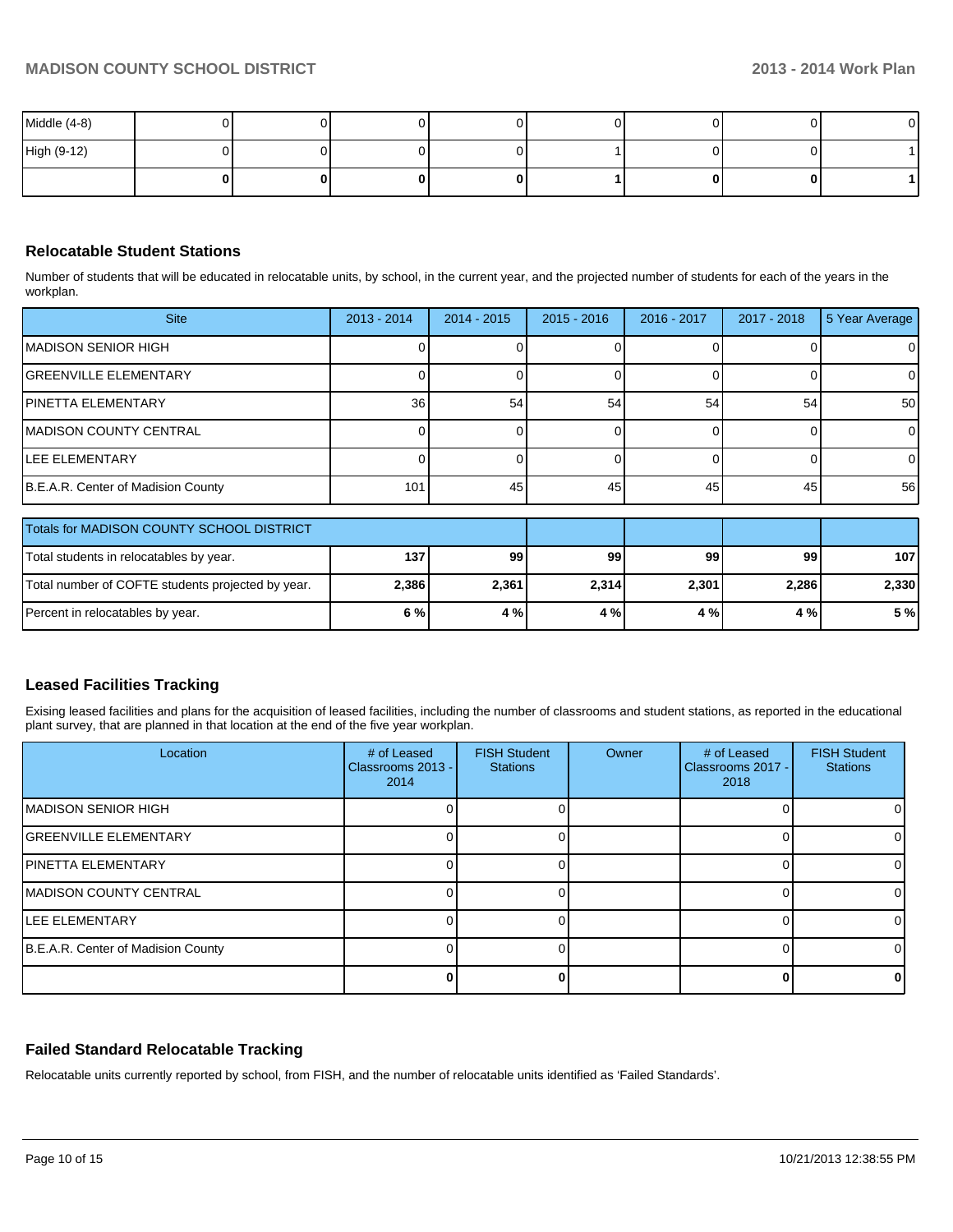Nothing reported for this section.

## **Planning**

#### **Class Size Reduction Planning**

**Plans approved by the school board that reduce the need for permanent student stations such as acceptable school capacity levels, redistricting, busing, year-round schools, charter schools, magnet schools, public-private partnerships, multitrack scheduling, grade level organization, block scheduling, or other alternatives.**

Due to declining enrollment the district currently has and expects to continue having excess capacity for students.

#### **School Closure Planning**

**Plans for the closure of any school, including plans for disposition of the facility or usage of facility space, and anticipated revenues.**

There are no school closings planned in the next five years.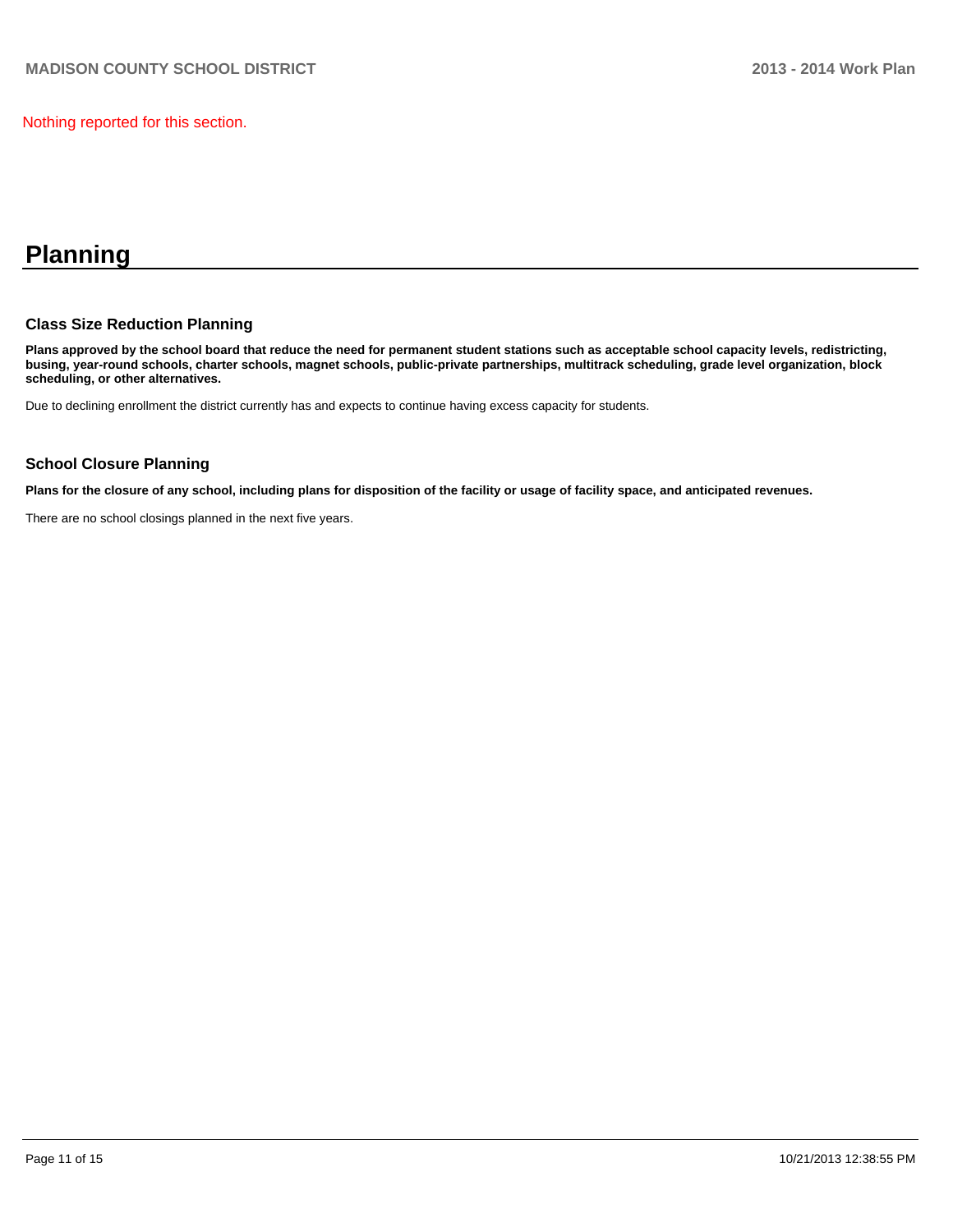Five Year Survey - Ten Year Capacity **10/21/2013** MADISON COUNTY SCHOOL DISTRICT

**Schedule of capital outlay projects projected to ensure the availability of satisfactory student stations for the projected student enrollment in K - 12 programs for the future 5 years beyond the 5-year district facilities work program.**

No items meet the criteria.

Five Year Survey - Ten Year Infrastructure **10/21/2013** MADISON COUNTY SCHOOL DISTRICT

**Proposed Location of Planned New, Remodeled, or New Additions to Facilities in 6 thru 10 out years (Section 28).**

No items meet the criteria.

**Plans for closure of any school, including plans for disposition of the facility or usage of facility space, and anticipated revenues in the 6 thru 10 out years (Section 29).**

No items meet the criteria.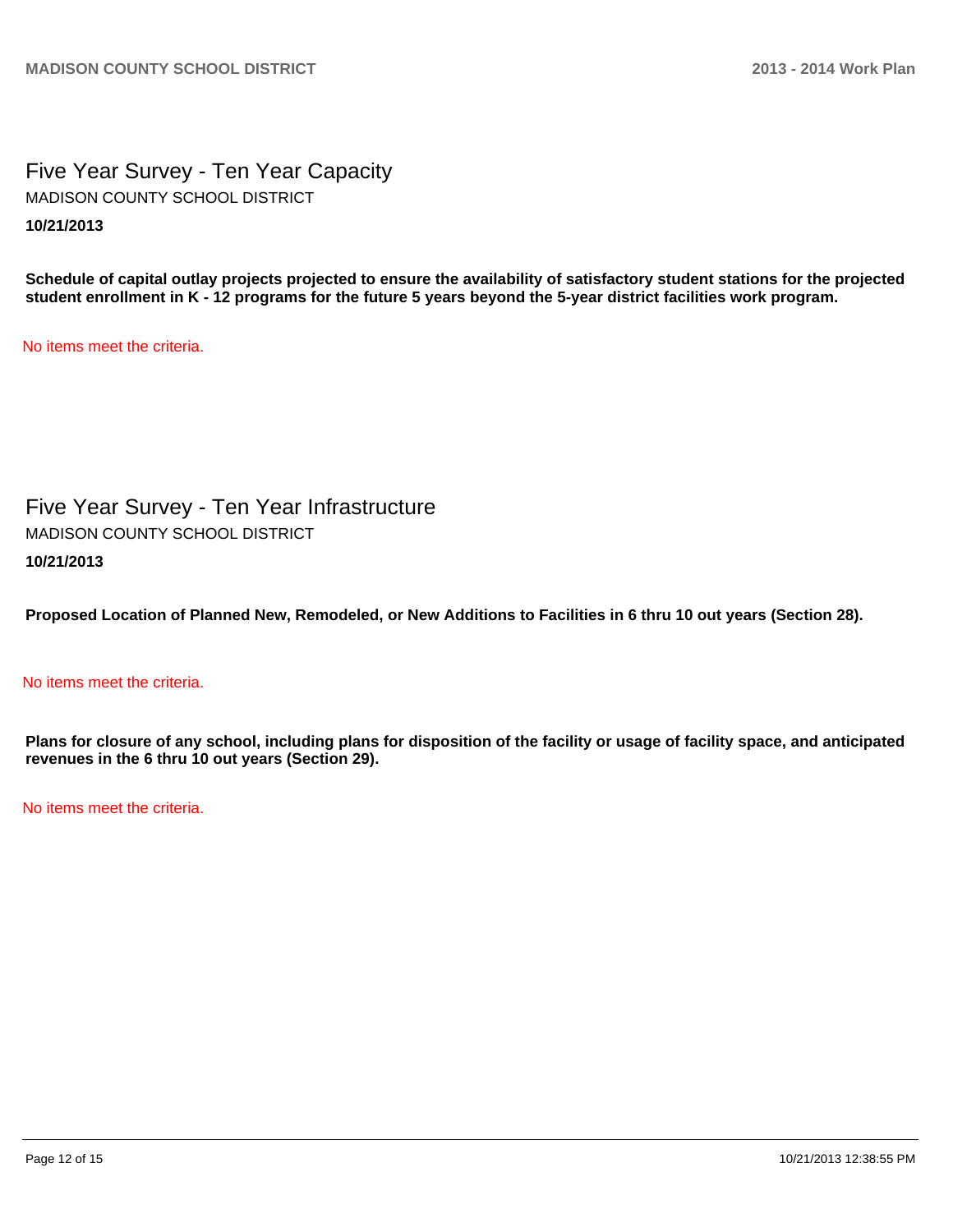### Five Year Survey - Ten Year Maintenance **10/21/2013** MADISON COUNTY SCHOOL DISTRICT

**District projects and locations regarding the projected need for major renovation, repair, and maintenance projects within the district in years 6 - 10 beyond the projects plans detailed in the five years covered by the work plan.**

No items match the criteria.

### Five Year Survey - Ten Year Utilization

MADISON COUNTY SCHOOL DISTRICT

**10/21/2013**

**Schedule of planned capital outlay projects identifying the standard grade groupings, capacities, and planned utilization rates of future educational facilities of the district for both permanent and relocatable facilities.**

| <b>Grade Level</b><br><b>Projections</b> | <b>FISH Student</b><br><b>Stations</b> | <b>Actual FISH</b><br>Capacity | Actual<br><b>COFTE</b> | Actual<br><b>Utilization</b> | Actual new<br><b>Student</b><br>Capacity to be<br>added/remove | Projected<br><b>COFTE</b> | Projected<br><b>Utilization</b> |
|------------------------------------------|----------------------------------------|--------------------------------|------------------------|------------------------------|----------------------------------------------------------------|---------------------------|---------------------------------|
| Elementary -<br>District Totals          | 682                                    | 682                            | 533.50                 | 78.23 %                      |                                                                | 0                         | 0.00%                           |
| Middle - District<br>Totals              |                                        |                                | 0.00                   | 0.00%                        |                                                                |                           | 0.00%                           |
| High - District<br>Totals                | 2,658                                  | 2,303                          | 1,901.91               | 82.58 %                      |                                                                | O                         | 0.00%                           |
| Other - ESE, etc                         | 101                                    | 101                            | 29.78                  | 29.49 %                      |                                                                | 0                         | 0.00%                           |
|                                          | 3,441                                  | 3,086                          | 2,465.19               | 79.88 %                      |                                                                |                           | 0.00%                           |

**Combination schools are included with the middle schools for student stations, capacity, COFTE and utilization purposes because these facilities all have a 90% utilization factor. Use this space to explain or define the grade groupings for combination schools.**

No comments to report.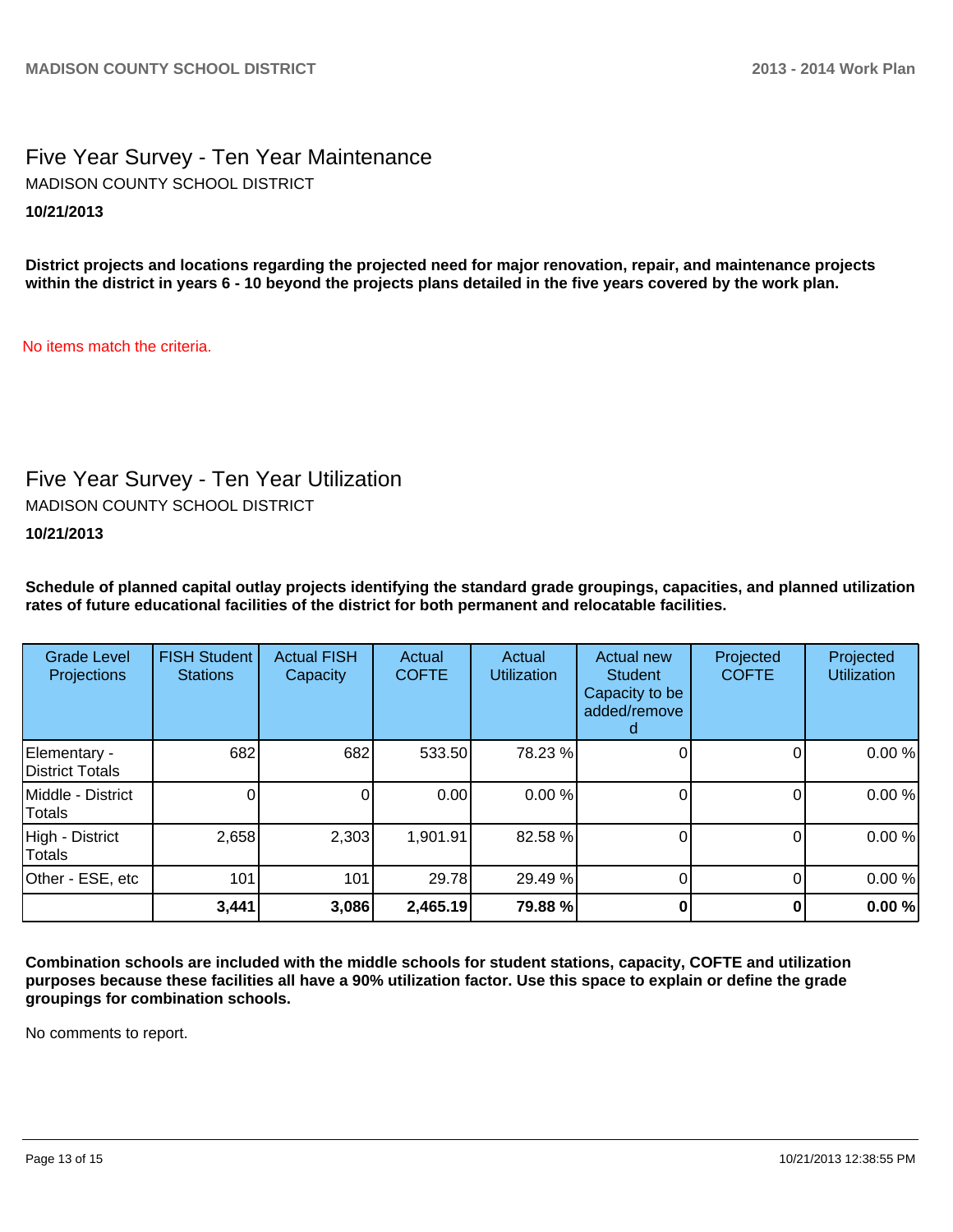### Five Year Survey - Twenty Year Capacity **10/21/2013** MADISON COUNTY SCHOOL DISTRICT

**Schedule of capital outlay projects projected to ensure the availability of satisfactory student stations for the projected student enrollment in K - 12 programs for the future 11 - 20 years beyond the 5-year district facilities work program.**

No items match the criteria.

Five Year Survey - Twenty Year Infrastructure MADISON COUNTY SCHOOL DISTRICT

**10/21/2013**

**Proposed Location of Planned New, Remodeled, or New Additions to Facilities in the 11 through 20 out years (Section 28).**

No items meet the criteria.

**Plans for closure of any school, including plans for disposition of the facility or usage of facility space, and anticipated revenues in the 11 through 20 out years (Section 29).**

No items meet the criteria.